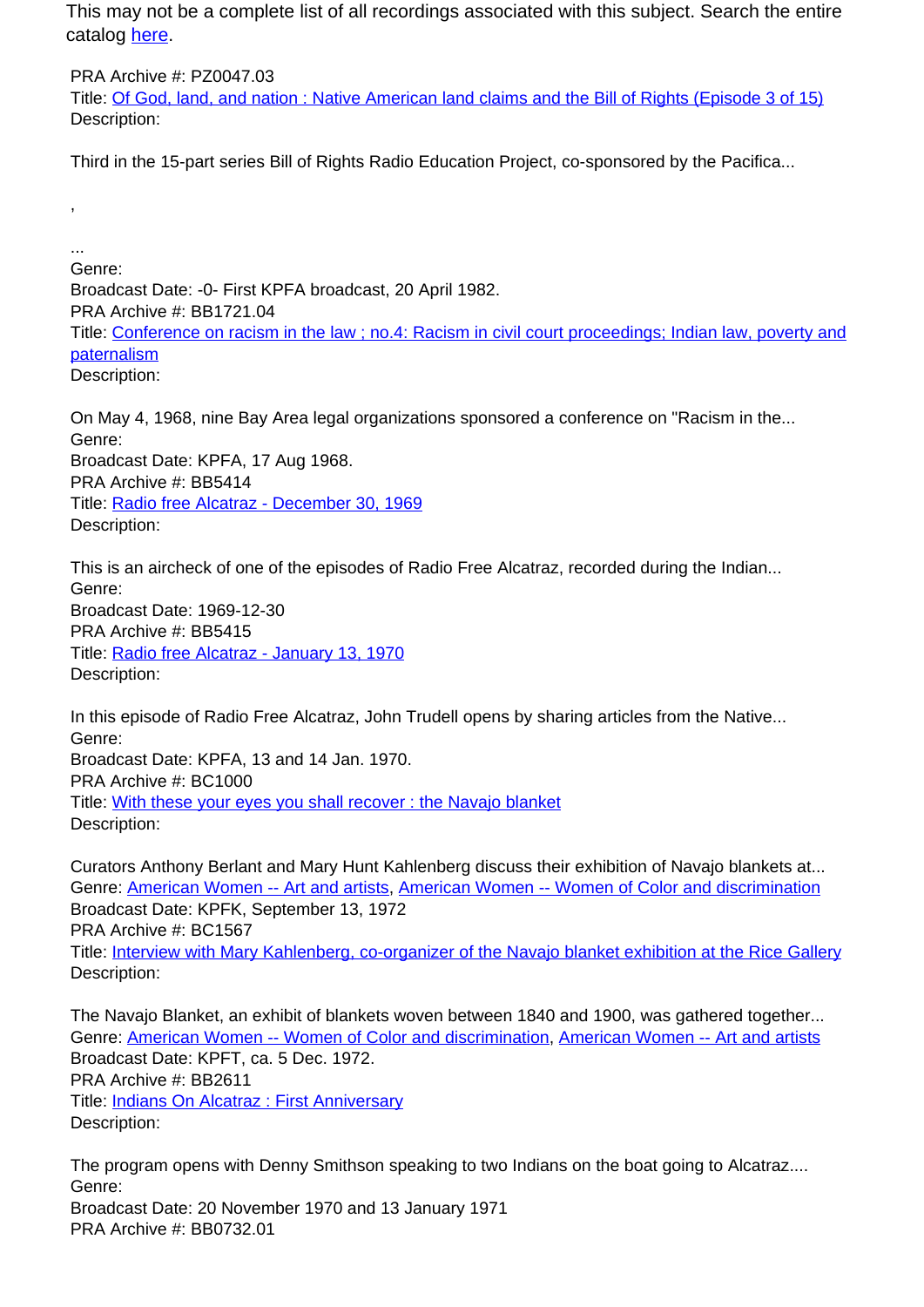This may not be a complete list of all recordings associated with this subject. Search the entire catalog here.

Title: The Native Americans / produced by Byron Bryant. Description:

On pre-contact viewpoints and the introduction of European influences. Genre: Broadcast Date: KPFA, Oct. 1958. PRA Archive #: PZ0300.23 Title: Voices Of Pacifica : Winona Laduke Description:

VOICES OF PACIFICA / PRODUCER| Mark Torres : RECORDED| February, 1997 : PROGRAM| 23... Genre: Broadcast Date: ? PRA Archive #: PZ0342.008 Title: Democracy Now! October 12, 1998 Description:

Racist Mascots;Indigenous Solidarity

,

,

(33 Minutes) Racist Mascots Indigenous Hondurans are sentencing Christopher Columbus for crimes... Genre: Broadcast Date: October 12, 1998 PRA Archive #: PZ0300.67 Title: Charlene Teters / Wounded Knee Musical Concert Description:

Charlene Teters is a member of the Spokane Indian Tribe in Washington State and a leader in the... Genre: Broadcast Date: PRA Archive #: PZ0342.097 Title: Democracy Now! February 16, 1999 Description:

American Airlines Sick-out; Violent Crime and Native Americans; Kurdish Rebel Leader Arrested...

American Airlines Sick-out Most pilots with American Airlines have returned to work after a 10-... Genre: Broadcast Date: February 16, 1999 PRA Archive #: BB5457.01-.02 Title: Radio free Alcatraz - December 28 and 29, 1969 Description:

The tape box notes that episode BB5457.01, which would have aired on 1969-12-28, is missing from... Genre: Broadcast Date: 1969-12-29 PRA Archive #: BB5457.03-.04 Title: Radio free Alcatraz - December 31, 1969 and January 5, 1970 Description:

This tape contains two episodes of the series of news reports on the Indians of All Tribes... Genre: